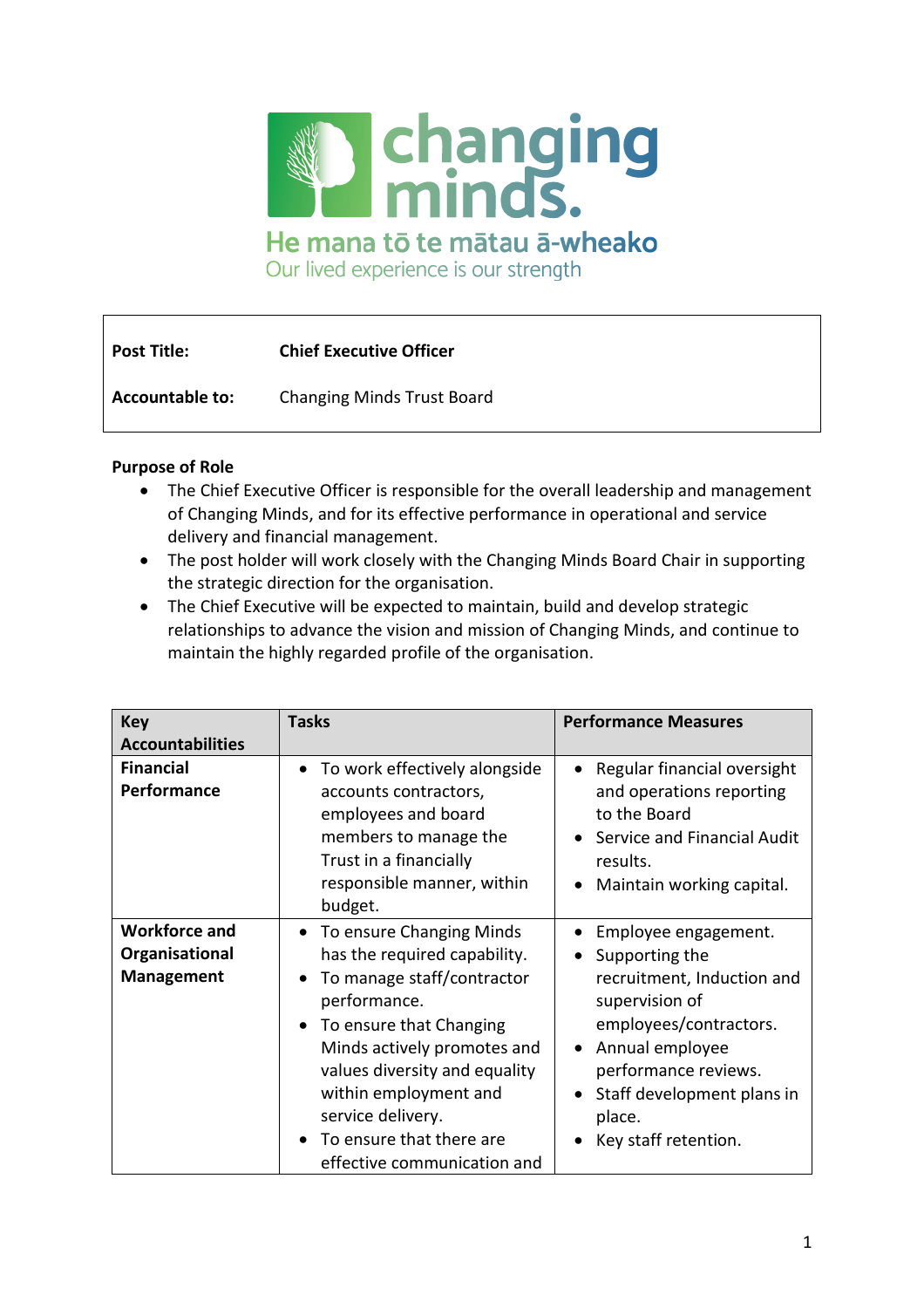| <b>Strategic</b><br>Leadership and<br><b>Management</b> | involvement arrangements<br>operating at all levels of<br>Changing Minds.<br>To promote effective and<br>constructive working<br>relationships within and<br>outside the organisation.<br>To work with and support the<br>Chair in ensuring the Board<br>effectively leads and drives<br>the development of<br>strategies and policies which<br>result in the achievement of<br><b>Changing Minds strategic</b>                                      | Internal policies in place<br>and implemented.<br>Feedback from external<br>stakeholders.<br>Relationship with Board.<br><b>Business plan activities</b><br>align with the strategy<br>plan, and budgets in place<br>to resource activities.<br>Performance against plans.<br>Relevant policies and  |
|---------------------------------------------------------|------------------------------------------------------------------------------------------------------------------------------------------------------------------------------------------------------------------------------------------------------------------------------------------------------------------------------------------------------------------------------------------------------------------------------------------------------|------------------------------------------------------------------------------------------------------------------------------------------------------------------------------------------------------------------------------------------------------------------------------------------------------|
|                                                         | objectives.<br>To develop, agree and deliver<br>effective and financially<br>sustainable services that<br>align with the Board's<br>strategic vision and plan.<br>To report on achievements in<br>accordance with the strategic<br>plan.<br>Communicate strategic goals<br>effectively to all Changing<br>Minds team members and<br>external contractors.<br>Be a recognised, and<br>respected strategic lived<br>experience leader in the<br>sector | procedures in place.<br><b>External Strategic</b><br>Influence (as measured by<br>feedback, funders<br>relationships and reports,<br>committee attendance and<br>decisions made based on<br>strategic advice given)                                                                                  |
| Project<br><b>Management and</b><br><b>Development</b>  | To ensure assigned tasks and<br>$\bullet$<br>delivery of services/projects<br>are completed in a timely<br>and effective manner.<br>To work within budgetary<br>requirements as set out by<br>funders and the Board.<br>To identify opportunities for<br>development of new or<br>existing projects (including<br>research) and services that<br>align with the strategic<br>direction of Changing Minds.                                            | Project plans in place and<br>$\bullet$<br>regularly reviewed against<br>deliverables, budgets and<br>timing.<br>Monthly reports to Board.<br>Quality and Risk Plan in<br>place and regularly<br>reviewed.<br>Audit results.<br>Performance against<br>strategic plan.<br>New project opportunities. |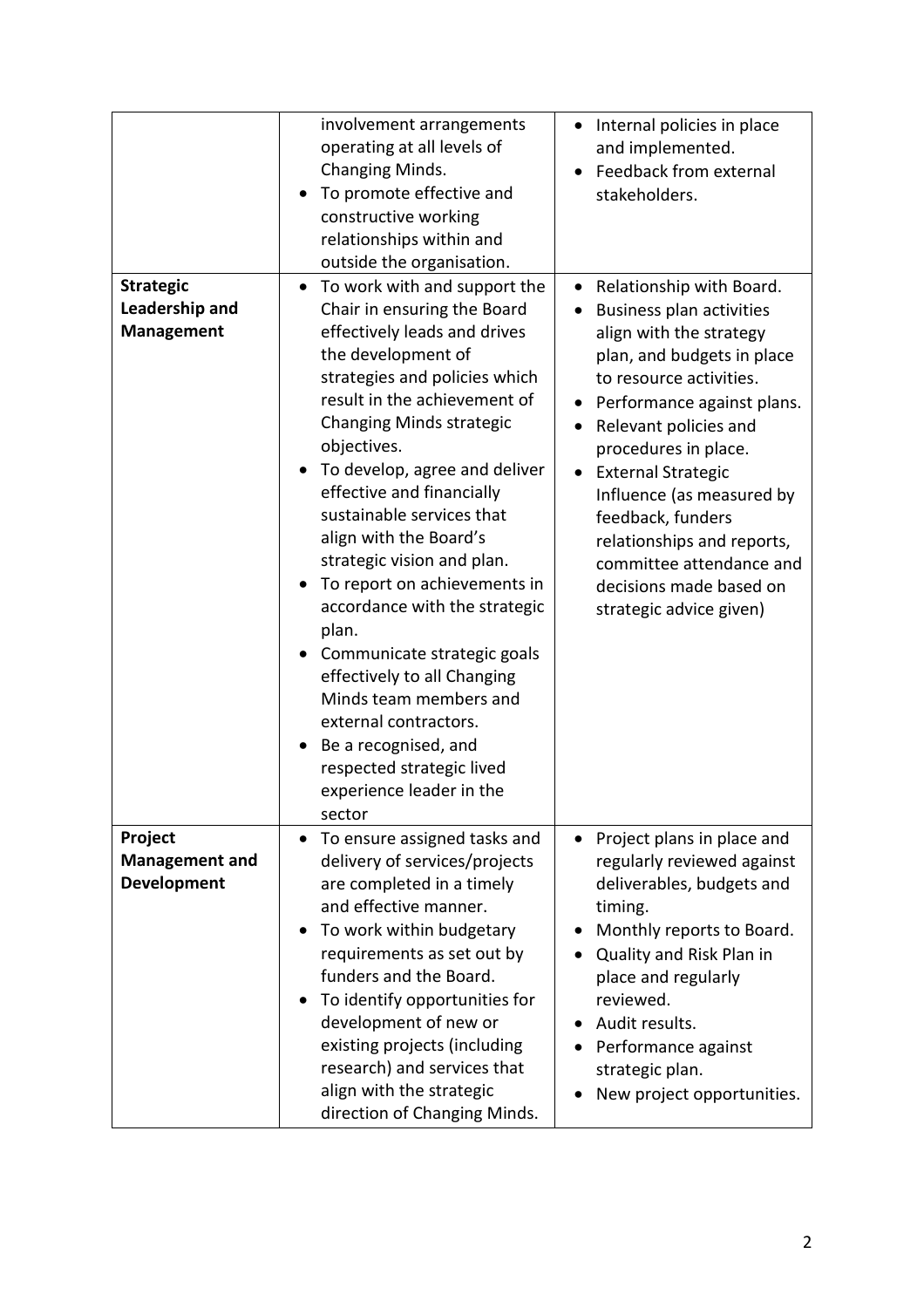| <b>Funding</b><br><b>Management and</b><br><b>Development</b> | To ensure Changing Minds<br>$\bullet$<br>funding obligations are being<br>met.<br>To identify and secure<br>$\bullet$<br>additional funding.<br>Support of key stakeholder<br>relationships that may<br>contribute to more funding<br>and new business<br>opportunities<br>Development of new<br>business and income streams                                                                                                                                                                                                                                                                                                                                                                               | <b>Funding relationships</b><br>maintained.<br>Timely and effective<br>reporting to funders.<br><b>Funding applications</b><br>presented to Board and<br>completed in a timely<br>manner.                                                                                       |
|---------------------------------------------------------------|------------------------------------------------------------------------------------------------------------------------------------------------------------------------------------------------------------------------------------------------------------------------------------------------------------------------------------------------------------------------------------------------------------------------------------------------------------------------------------------------------------------------------------------------------------------------------------------------------------------------------------------------------------------------------------------------------------|---------------------------------------------------------------------------------------------------------------------------------------------------------------------------------------------------------------------------------------------------------------------------------|
| <b>Functioning</b><br><b>Relationships</b>                    | To develop and maintain<br>$\bullet$<br>strong and effective<br>relationships with other<br>organisations and<br>government departments.<br>To ensure that the views of<br>Changing Minds tāngata<br>whaiora community and<br>supporters are taken into<br>account in the development<br>and growth of new and<br>existing services and<br>activities.<br>Where applicable, ensure<br>that Changing Minds acts as a<br>conduit between service<br>users, service providers,<br>planners and funders.<br>To identify and develop<br>strategic relationships in the<br>mental health and addiction<br>sectors.<br>To participate as a key<br>contributor and influencer<br>across key stakeholder<br>groups. | • Relationships with key<br>stakeholders maintained<br>and developed.<br>Media presence.<br><b>Engagement surveys</b><br>Submission input and co-<br>design inclusion<br>Reporting to Board on<br>systemic advocacy.<br>Maintenance and<br>development of key<br>relationships. |
| <b>Communications</b>                                         | To lead the delivery of all<br>$\bullet$<br>external and strategic<br>communications on behalf of<br>Changing Minds in public.<br>To ensure Changing Minds<br>members, supporters, staff<br>and Board are aware of views<br>and trends in the mental                                                                                                                                                                                                                                                                                                                                                                                                                                                       | <b>Communications Plan</b><br>$\bullet$<br>aligned with strategic<br>direction<br>Media presence<br>maintained.<br>Monthly environmental<br>scan reporting to Board.                                                                                                            |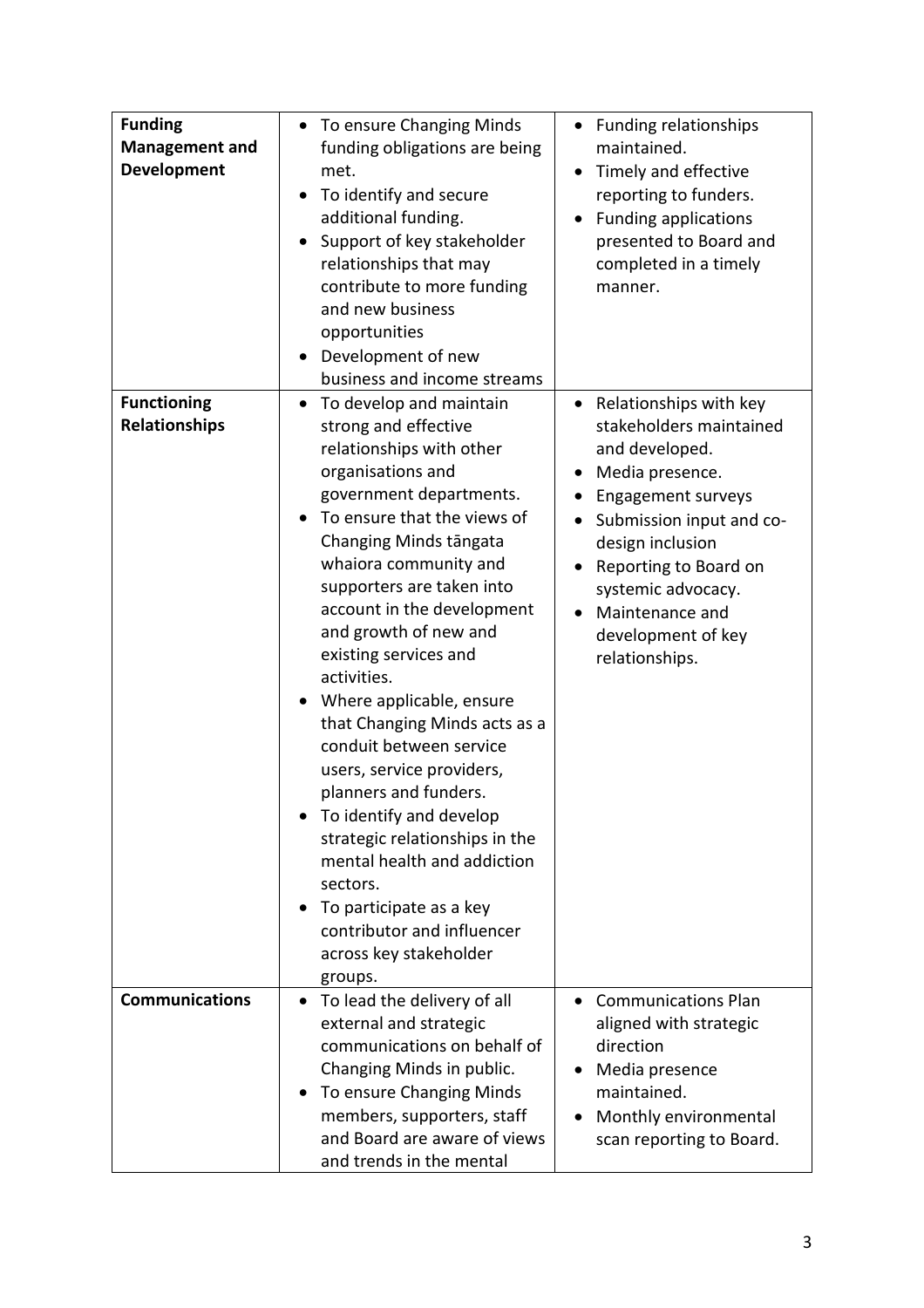| health and addictions<br>sectors.<br>• To oversee the development,<br>delivery and review of all<br>Changing Minds e-<br>newsletters and other<br>printed material.<br>• To set the tone and style of<br>social media communication.<br>• Contributes to media on<br>mental health and/or<br>addictions issues including<br>counteracting negative or<br>prejudiced/discriminatory<br>views. | • Customer satisfaction with<br><b>Changing Minds social</b><br>media and other<br>communications. |
|----------------------------------------------------------------------------------------------------------------------------------------------------------------------------------------------------------------------------------------------------------------------------------------------------------------------------------------------------------------------------------------------|----------------------------------------------------------------------------------------------------|
|----------------------------------------------------------------------------------------------------------------------------------------------------------------------------------------------------------------------------------------------------------------------------------------------------------------------------------------------------------------------------------------------|----------------------------------------------------------------------------------------------------|

# **Relationships**

- Changing Minds staff, volunteers, contractors and Board.
- Funders, planners and suppliers.
- Customers and supporters of Changing Minds resources and services.
- Other NGOs in the mental health, addictions and human rights sectors.
- Politicians, Government, Crown Agencies, Commissions, and Ministries
- Cultural mentors, guides and rōpū including Iwi, Hapu and Whānau

# **Professional capabilities**

- Leadership, management and organisational skills.
- Good understanding of and commitment to Te Tiriti o Waitangi Te Aō Māori world view.
- Sound knowledge of the mental health and/or addictions sectors, with established networks.
- Good financial skills and knowledge.
- Experience in building and maintaining strategic relationships.
- Significant experience in project management, including developing and maintaining project plans and budgets.
- Ability to manage, direct and develop lived experience staff.
- Good understanding of governance and strategic planning processes.
- Media Training, spokesperson experience and relationships
- Fully Vaccinated from COVD-19 as a mandated Health Worker
- Full, current New Zealand driver's licence.

# **Personal Attributes**

- Personal experience of mental distress and/or substance use/ addiction.
- Kind, diplomatic, transparent and reliable
- Empathy and understanding of the experiences of those with mental health and/or addictions issues.
- Creative, innovative and forward thinking.